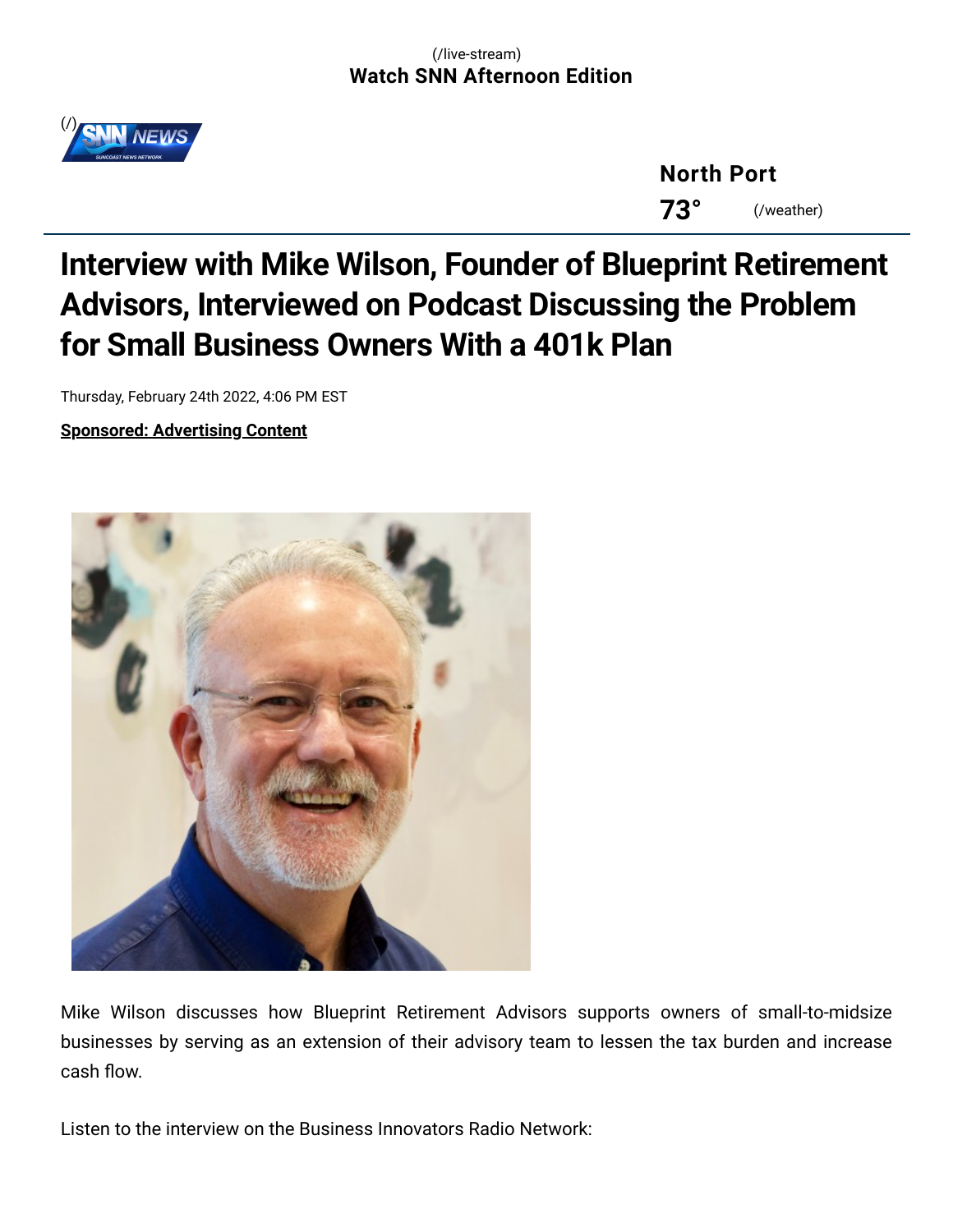https://businessinnovatorsradio.com/interview-with-mike-wilson-founder-of-blueprint-retirementadvisors-discussing-the-problem-for-small-business-owners-with-a-401k-plan/ [\(https://businessinnovatorsradio.com/interview-with-mike-wilson-founder-of-blueprint-retirement](https://businessinnovatorsradio.com/interview-with-mike-wilson-founder-of-blueprint-retirement-advisors-discussing-the-problem-for-small-business-owners-with-a-401k-plan/)advisors-discussing-the-problem-for-small-business-owners-with-a-401k-plan/)

Blueprint Retirement Advisors relies on process-driven planning to help clients make the most of their financial resources. The company delivers a high level of personal service to business owners and individual investors. The Blueprint Design Review process helps clients evaluate financial decisions for both long- and short-term issues. No products or strategies are recommended without careful examination of the entire financial picture.

Blueprint Retirement Advisors works with business owners and plan sponsors to build and manage ERISA-based plans, such as:

- 401k
- 403b
- Profit Sharing
- SIMPLE IRA
- Payroll Deduction

According to ERISA rules, the sponsor is the plan's Prudent Investment Expert. This role makes them personally liable for what happens with the investments inside the plan. Such a risk poses significant personal liability—and is completely unnecessary.

Wilson commented, "We recommend offloading this fiduciary responsibility by structuring the plan with a 3(38) election, which allows a plan sponsor to shift 100% of the fiduciary liability to the investment advisor. Working with Blueprint and a 3(38) election shifts the plan sponsor's role from a fiduciary to a monitor. Additional responsibility can be shifted using the 3(16) election, which removes the duties of plan management and administration from the sponsor. Once your plan is in place, regular participant education sessions (on-site or online) are offered, so all plan participants can stay current with their retirement investments."